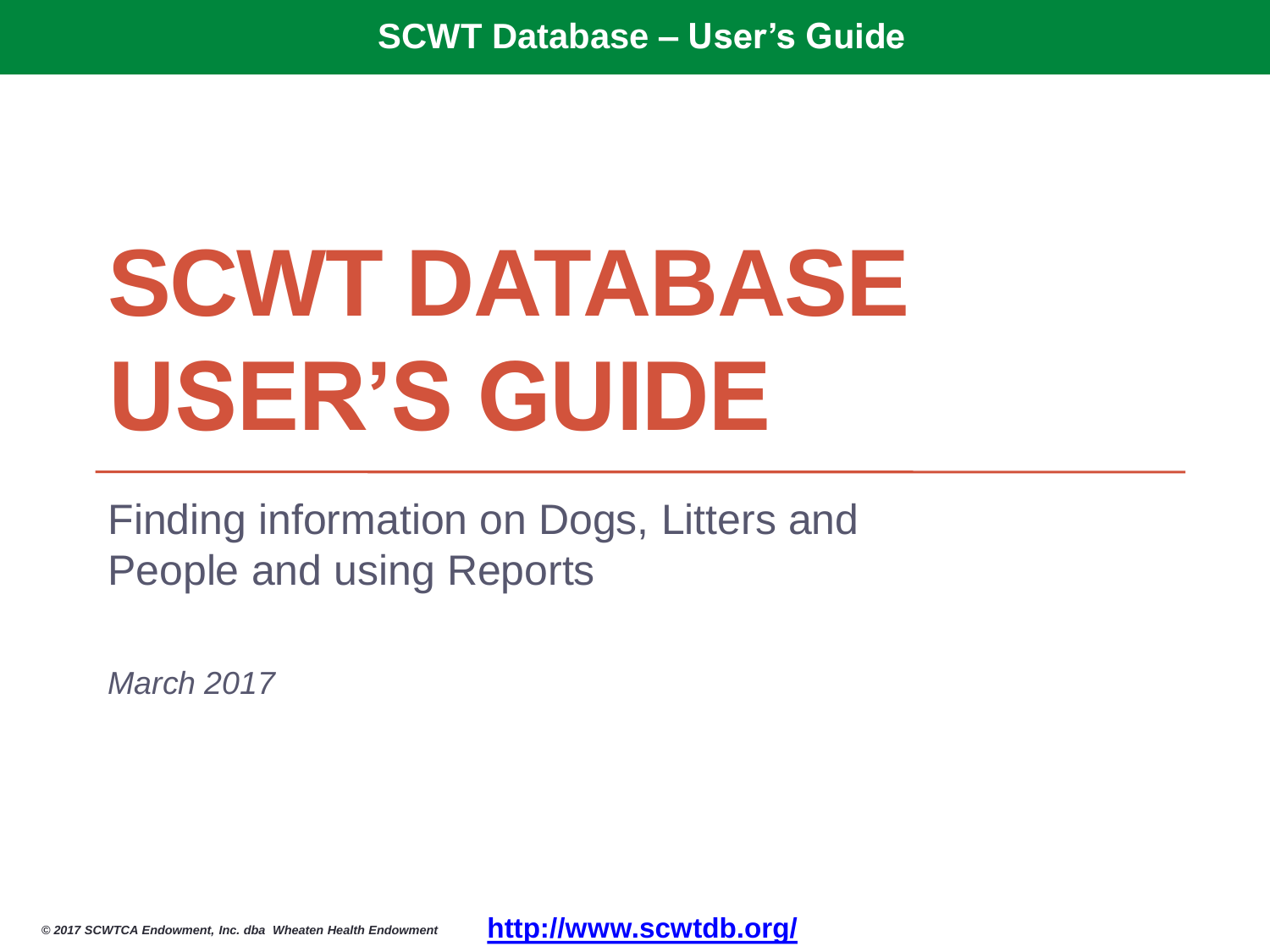# **Welcome to the SCWT Database…let's get started…**

The best way to learn how to use the Database…and appreciate everything it has…is to just jump in and start looking around. Here's a Guide to get you started.

Whether you're looking up a dog, a person or a litter, you'll start by searching for them. It's pretty simple.

Here are some tips for each…

- **Dogs:** 
	- You don't have to use an apostrophe for the kennel name…."Rover" will return "Rover Super Star" or "Rover's Super Star" or "Rovers Super Star"
	- Do **NOT** use titles (e.g., CH)
	- Use a "*Contains*" search if you're not sure of the spelling…"Rover Sup" will return both "Rover Super Star" and "Rover Supre Star"
- **People/Vets:** Names can be difficult, especially if you're not sure of the spelling
	- Avoid using apostrophes
	- You can use an asterisk (\*) as a wild card…"J\*n" will return "Jon" and "John" and "Jensen" and "St. John."
- **Litters:** Breeders may not be in the database or linked to dogs. So there are other ways to search. Try:
	- Looking up the sire or dam
	- Using the exact whelping date or year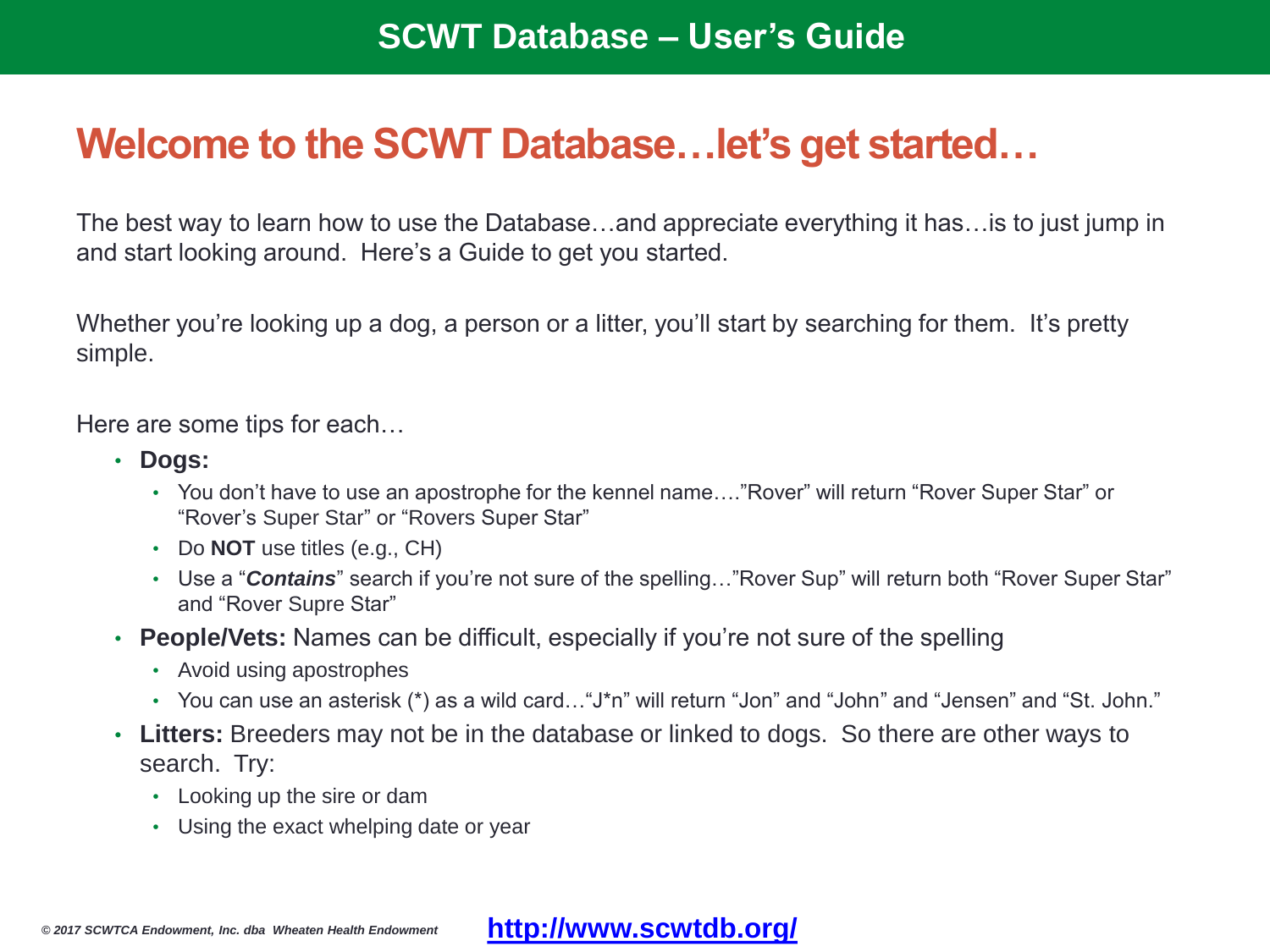# **People**

|                                                                                                                                                                  | <b>People Detail Display</b>                                                                                                      |                                                                                                                                  | Done With This Record             |                                                                                                                               |  |
|------------------------------------------------------------------------------------------------------------------------------------------------------------------|-----------------------------------------------------------------------------------------------------------------------------------|----------------------------------------------------------------------------------------------------------------------------------|-----------------------------------|-------------------------------------------------------------------------------------------------------------------------------|--|
| Basic information about the<br>person is at the top of the<br>page. Click on the tabs to<br>find out about dogs and<br>people with which they are<br>associated. | <b>Second Name:</b><br>Address:<br><b>Web Site:</b><br><b>Kennel Name: Paisley</b><br><b>Master Household Record: Yes</b><br>Dogs | Name: Kathleen McIndoe<br>Email: paisleyspring@q.com<br>Last Updated: 3/30/2016 7:06:00 PM<br><b>Household</b><br><b>Litters</b> | <b>Address 2:</b><br>Data Source: | People ID: 8733<br><b>Country: United States of America</b><br>Phone:<br>Fax:<br>Deceased:<br>Display: Hide address and phone |  |
|                                                                                                                                                                  |                                                                                                                                   |                                                                                                                                  |                                   |                                                                                                                               |  |

Click the **View** button to the left of a Litter to go to information about the litter.

name to go to information about him.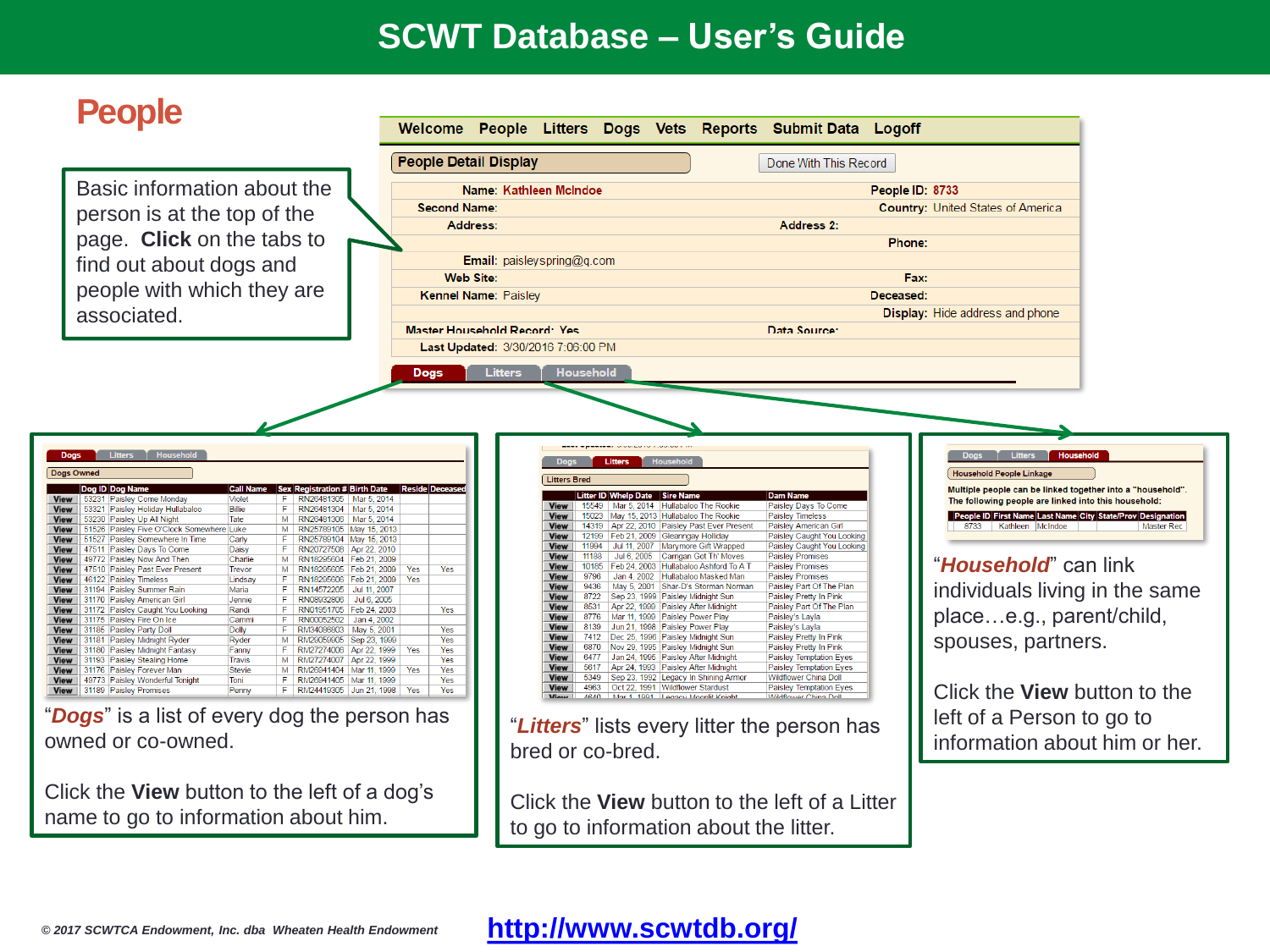# **Litters**

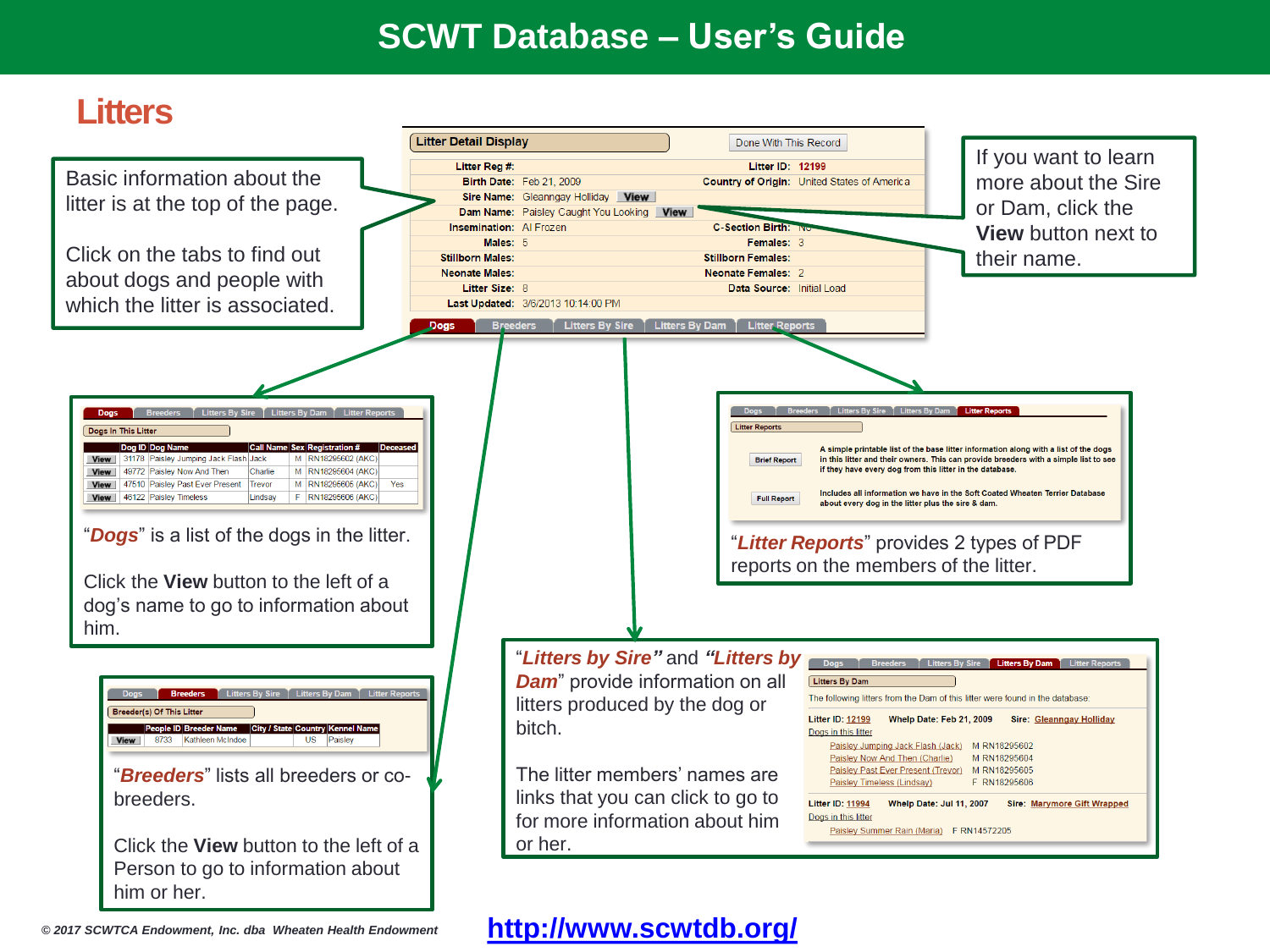# **Dogs**

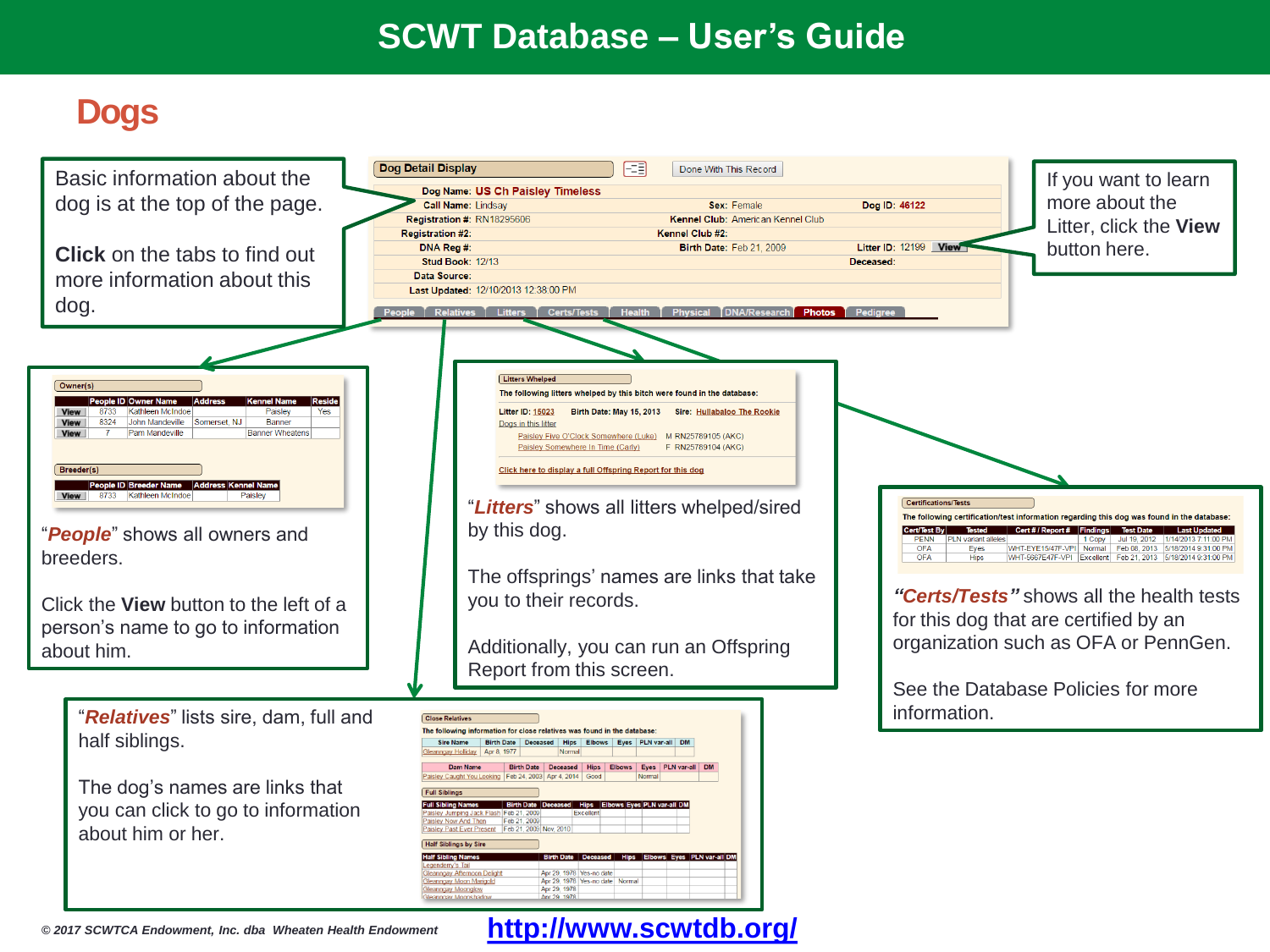# **Dogs…more information**

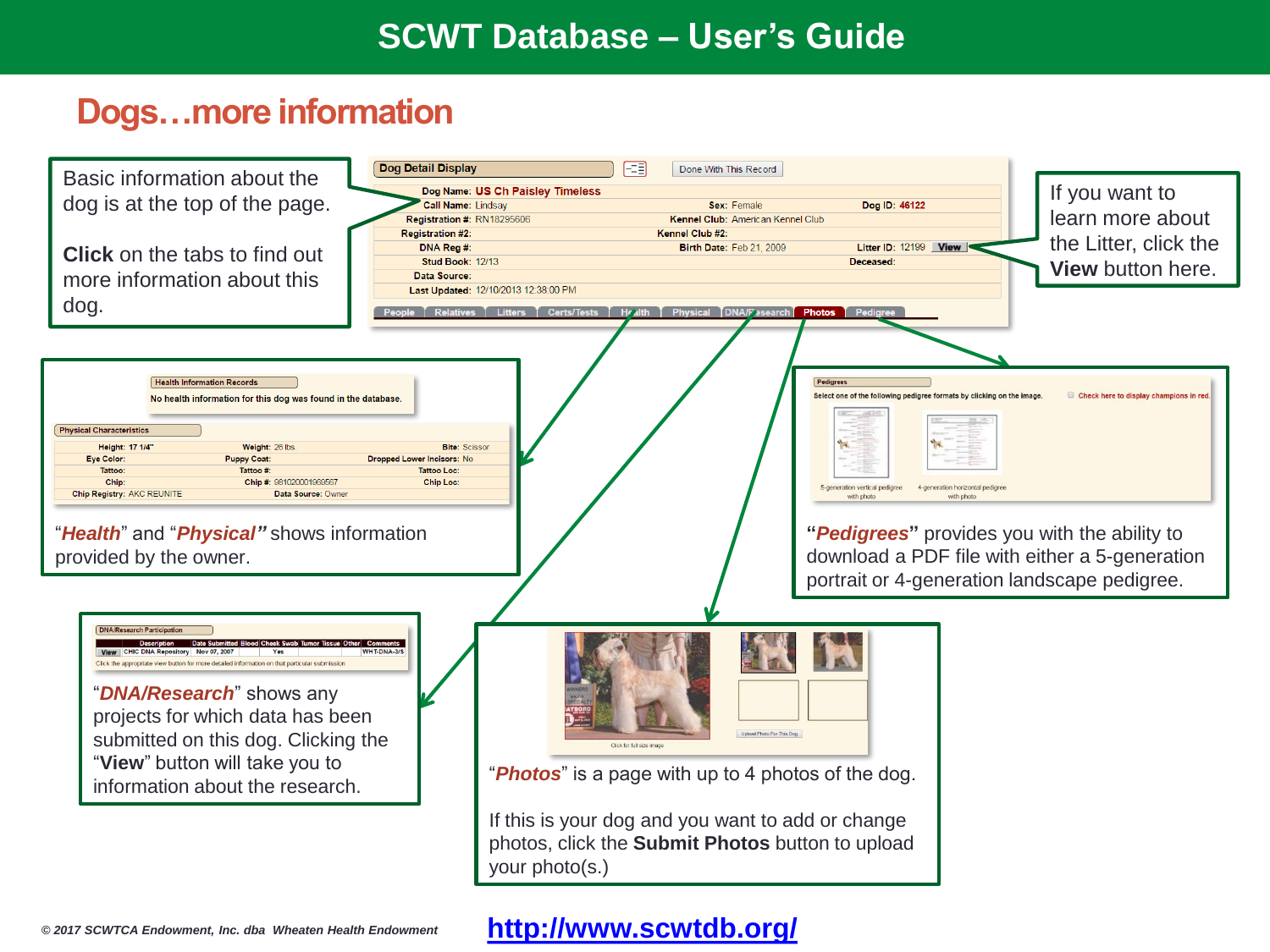## **Dogs…Pedigree Navigator**